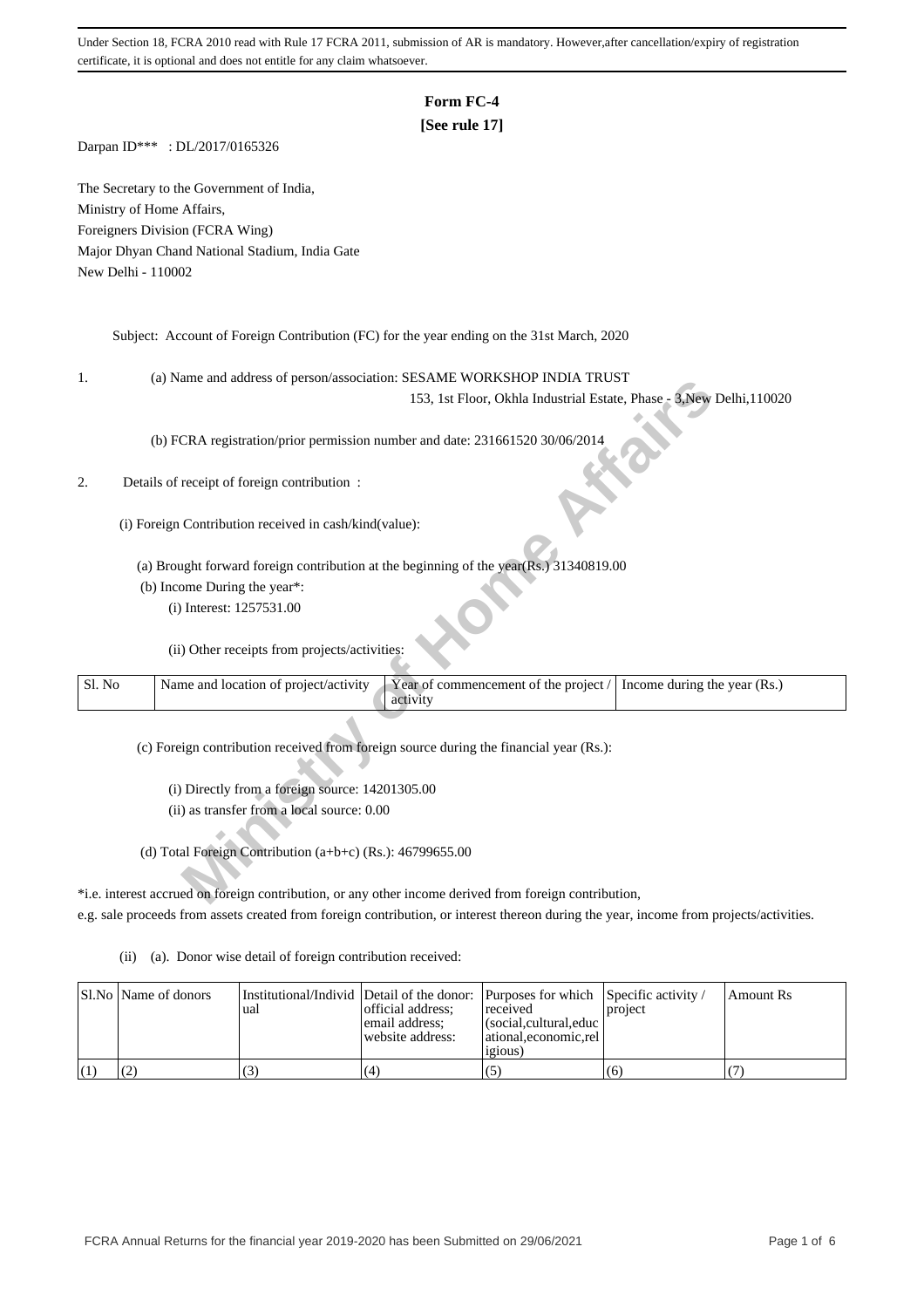|                | Sl.No Name of donors              | Institutional/Individ Detail of the donor:<br>ual                                                                                                               | official address;<br>email address:<br>website address:                                                                                                                                                                                | Purposes for which<br>received<br>(social,cultural,educ<br>ational, economic, rel<br>igious) | Specific activity /<br>project                                                                                                                                                                                                                                                                             | <b>Amount Rs</b> |
|----------------|-----------------------------------|-----------------------------------------------------------------------------------------------------------------------------------------------------------------|----------------------------------------------------------------------------------------------------------------------------------------------------------------------------------------------------------------------------------------|----------------------------------------------------------------------------------------------|------------------------------------------------------------------------------------------------------------------------------------------------------------------------------------------------------------------------------------------------------------------------------------------------------------|------------------|
| $\mathbf{1}$   | <b>VITOL</b><br><b>FOUNDATION</b> | Institutional                                                                                                                                                   | <b>BELGRAVE</b><br>HOUSE, 76,<br><b>BUCKINGHAM</b><br>PALACE ROAD,<br>LONDON, SW1W<br>9TQ, UNITED<br>KINGDOM,<br>United Kingdom,<br>Email Id:<br>tyk@Vitol.com,<br>Website Address:<br>https://www.vitol.c<br>om/vitol-<br>foundation/ | Educational                                                                                  | Early Childhood<br>Education and<br>Development<br>program by using<br>Media and Muppets<br>with specific<br>project focus on<br>Play, Awareness,<br>Early Grade<br>reading, Literacy<br>and Numeracy,<br>Wash and<br>Sanitation,<br>Nutrition, Health<br>and Hygiene,<br>Financial<br>Empowerment.        | 3435000.00       |
| $\overline{c}$ | <b>SESAME</b><br><b>WORKSHOP</b>  | Institutional                                                                                                                                                   | <b>ONE LINCON</b><br>PLAZA, NEW<br>YORK -10023,<br>United States of<br>America, Email Id:<br>nick.motwani@ses<br>ame.org, Website<br>Address:<br>http://www.sesame<br>workshop.org                                                     | Educational                                                                                  | Early Childhood<br><b>Education</b> and<br>Development<br>program by using<br>Media and Muppets<br>with specific<br>project focus on<br>Play, Awareness,<br>Early Grade<br>reading, Literacy<br>and Numeracy,<br>Wash and<br>Sanitation,<br>Nutrition, Health<br>and Hygiene,<br>Financial<br>Empowerment. | 10766305.00      |
| received:      |                                   | (b) Cumulative purpose-wise (social, cultural, educational, economic, religious) amount of all foreign contribution donations                                   |                                                                                                                                                                                                                                        |                                                                                              |                                                                                                                                                                                                                                                                                                            |                  |
| Sl.No          | Purpose                           |                                                                                                                                                                 |                                                                                                                                                                                                                                        | Amount                                                                                       |                                                                                                                                                                                                                                                                                                            |                  |
| $\mathbf{1}$   | Educational                       |                                                                                                                                                                 |                                                                                                                                                                                                                                        | 14201305.00                                                                                  |                                                                                                                                                                                                                                                                                                            |                  |
| 3.             |                                   | Details of Utilisation of foreign contribution:<br>(a) Details of activities/projects for which foreign contribution has been received and utilised (in rupees) |                                                                                                                                                                                                                                        |                                                                                              |                                                                                                                                                                                                                                                                                                            |                  |

| Sl.No | Purpose      | Amount        |
|-------|--------------|---------------|
|       | ucationa<br> | 305.00<br>70T |

| Sl. No. | Name of<br>project/acti ocation<br><b>V1tV</b> |    | Address/L Previous Balance |         | Receipt during the year Utilised |         | Balance |         |         |         |
|---------|------------------------------------------------|----|----------------------------|---------|----------------------------------|---------|---------|---------|---------|---------|
|         |                                                |    | In cash                    | In Kind | In cash                          | In Kind | In cash | In Kind | In cash | In Kind |
| (1)     | (2)<br>∸                                       | 13 | (4)                        | (5)     | (6)                              |         | (8)     | (9)     | (10)    | (11)    |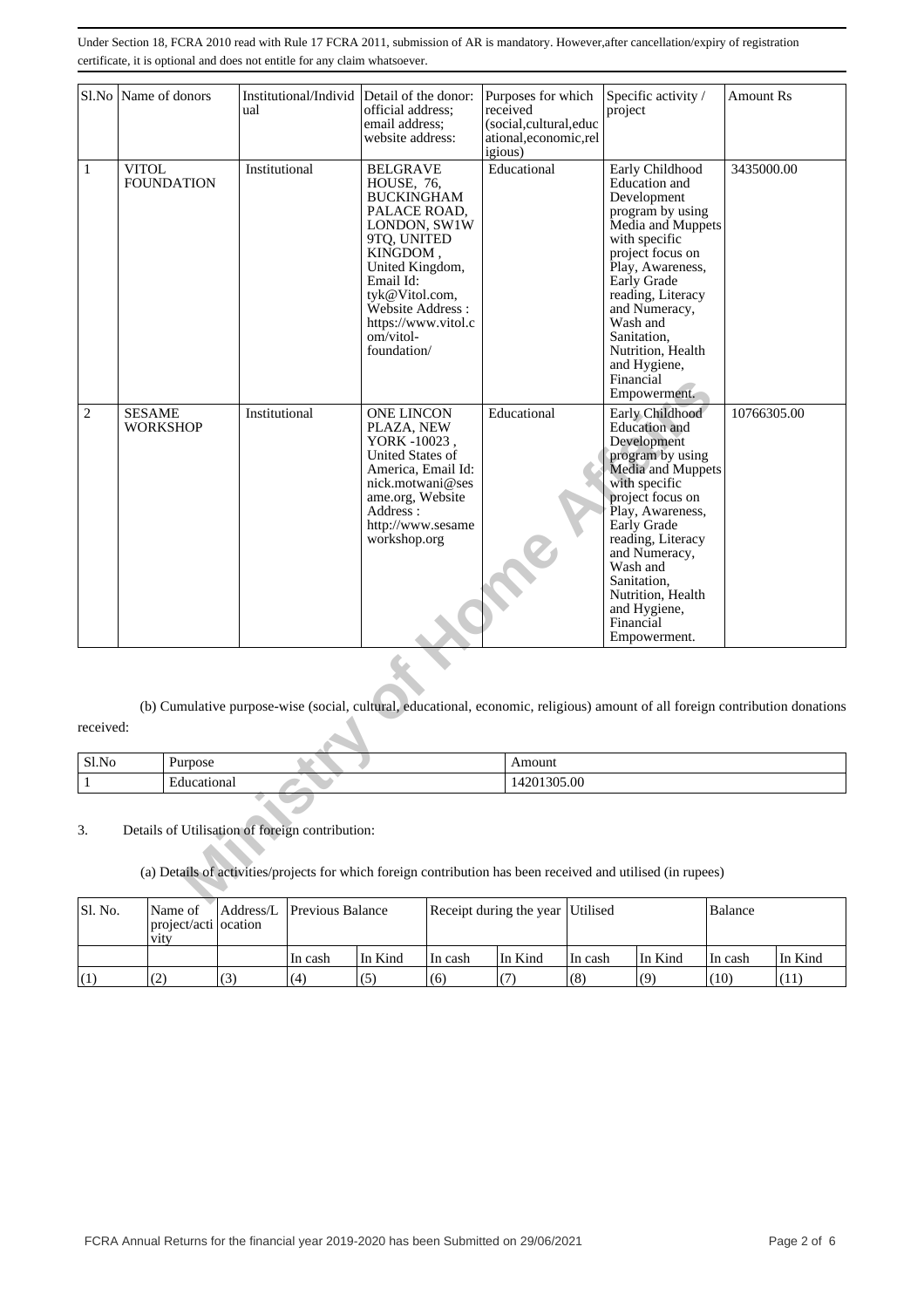| $\mathbf{1}$   | Early<br>Childhood<br>Education<br>and<br>Developm<br>ent<br>program<br>by using<br>Media and<br>Muppets<br>with<br>specific<br>project<br>focus on<br>Play,<br>Awarenes<br>s, Early<br>Grade<br>reading,<br>Literacy<br>and<br>Numeracy<br>, Wash<br>and | 153,<br>Okhla<br>Phase III,<br><b>New</b><br>Delhi<br>Delhi<br>Delhi1100<br>20                                                       | 30742068.<br>0 <sup>0</sup> | 0.00 | 14201305.<br>$00\,$                                                                                                                                                                                                                                                                                                                                                                                                                                                                                                                                                                          | 0.00 | 33828758.<br>00 | 0.00 | 11114615.<br>00 | 0.00 |
|----------------|-----------------------------------------------------------------------------------------------------------------------------------------------------------------------------------------------------------------------------------------------------------|--------------------------------------------------------------------------------------------------------------------------------------|-----------------------------|------|----------------------------------------------------------------------------------------------------------------------------------------------------------------------------------------------------------------------------------------------------------------------------------------------------------------------------------------------------------------------------------------------------------------------------------------------------------------------------------------------------------------------------------------------------------------------------------------------|------|-----------------|------|-----------------|------|
|                | Sanitation,<br>Nutrition,                                                                                                                                                                                                                                 |                                                                                                                                      |                             |      |                                                                                                                                                                                                                                                                                                                                                                                                                                                                                                                                                                                              |      |                 |      |                 |      |
| $\overline{c}$ | Early<br>Childhood<br>Education<br>and<br>Developm<br>ent<br>program -<br>Interest<br>Earned<br>and Misc.<br>Income                                                                                                                                       | 153,<br>Okhla<br>Phase III,<br>New<br>Delhi<br>Delhi<br>Delhi<br>Delhi1100<br>20                                                     | 598751.00                   | 0.00 | 1257531.0<br>0                                                                                                                                                                                                                                                                                                                                                                                                                                                                                                                                                                               | 0.00 | 0.00            | 0.00 | 1856282.0<br>0  | 0.00 |
| Total          |                                                                                                                                                                                                                                                           |                                                                                                                                      | 31340819.<br>00             | 0.00 | 15458836.                                                                                                                                                                                                                                                                                                                                                                                                                                                                                                                                                                                    | 0.00 | 33828758.<br>00 | 0.00 | 12970897.<br>00 | 0.00 |
|                |                                                                                                                                                                                                                                                           |                                                                                                                                      |                             |      | 00 <sup>°</sup>                                                                                                                                                                                                                                                                                                                                                                                                                                                                                                                                                                              |      |                 |      |                 |      |
| :16398332.00   |                                                                                                                                                                                                                                                           | (b) Details of utilisation of foreign contribution:<br>the acceptance of foreign contribution is not likely to affect prejudicially: |                             |      | (i) Utilisation** for projects as per aims and objectives of the person/association(Rs.): 17091346.00<br>(ii) Total administrative expenses as provided in rule 5 of the Foreign Contribution (Regulation) Rules, 2011 (Rs.)<br>(iii) Total utilisation of foreign contribution (Rs.) (i+ii):33489678.00<br>** It is affirmed that the utilisation of foreign contribution is not in contravention of the provisions contained in the Foreign<br>Contribution(Regulation) Act, 2010 (42 of 2010) and more particularly in section 9 and section 12 of the Act which, inter-alia, states that |      |                 |      |                 |      |
|                |                                                                                                                                                                                                                                                           | (A) the soverignty and integrity of india; or.                                                                                       |                             |      |                                                                                                                                                                                                                                                                                                                                                                                                                                                                                                                                                                                              |      |                 |      |                 |      |
|                |                                                                                                                                                                                                                                                           |                                                                                                                                      |                             |      | (B) the security, strategic, scientific or economic interest of the state; or                                                                                                                                                                                                                                                                                                                                                                                                                                                                                                                |      |                 |      |                 |      |
|                |                                                                                                                                                                                                                                                           | (C) the public interest; or                                                                                                          |                             |      |                                                                                                                                                                                                                                                                                                                                                                                                                                                                                                                                                                                              |      |                 |      |                 |      |
|                |                                                                                                                                                                                                                                                           | (D) freedom or fairness of election to any Legistature; or                                                                           |                             |      |                                                                                                                                                                                                                                                                                                                                                                                                                                                                                                                                                                                              |      |                 |      |                 |      |
|                |                                                                                                                                                                                                                                                           | (E) friendly relations with any foreign state; or                                                                                    |                             |      |                                                                                                                                                                                                                                                                                                                                                                                                                                                                                                                                                                                              |      |                 |      |                 |      |
|                |                                                                                                                                                                                                                                                           |                                                                                                                                      |                             |      | (F) harmony between religious, racial, social, lingusitic or relgional groups, castes or communities.                                                                                                                                                                                                                                                                                                                                                                                                                                                                                        |      |                 |      |                 |      |
|                |                                                                                                                                                                                                                                                           | (c) Total purchase of fresh assets (Rs.)                                                                                             |                             |      |                                                                                                                                                                                                                                                                                                                                                                                                                                                                                                                                                                                              |      |                 |      |                 |      |

| Sl. No. | Name of project/activity                                                              | Details of fresh assets       | Objective of<br>acquiring fresh<br>assets | Cost of fresh assets<br>(In Rs.) |
|---------|---------------------------------------------------------------------------------------|-------------------------------|-------------------------------------------|----------------------------------|
| (i)     | Creation of movable assests                                                           | Computer and Office Equipment | To carry on<br>activity of the<br>Trust   | 89080.00                         |
|         | FCRA AnnUal Returns for the financial year 2019-2020 has been Submitted on 29/06/2021 |                               |                                           | $189080p_{\text{2ge 3 of 6}}$    |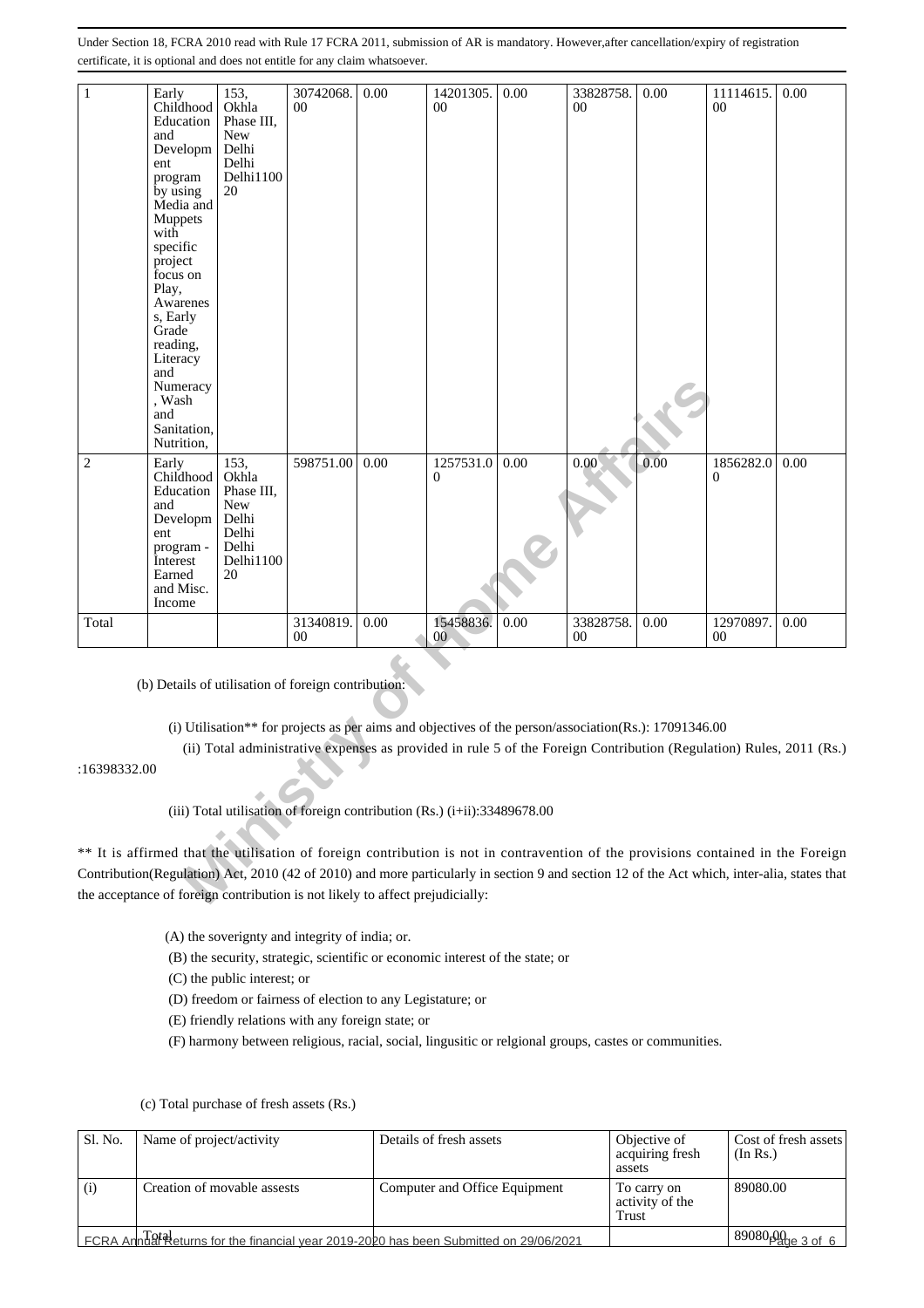(d) Foreign contribution transferred to other person/associations before 29.09.2020 (The Foreign Contribution (Regulation) Amendment Act, 2020):

| Sl. No. | Name of the person/association                    | Date        | Purpose     | Amount    |
|---------|---------------------------------------------------|-------------|-------------|-----------|
|         | (2                                                | (3)         | (4)         | $\circ$   |
|         | <b>Committed Communities Development</b><br>Trust | 127/09/2019 | Educational | 250000.00 |
|         | Total                                             |             |             | 250000.00 |

(e) Total utilisation in the year  $(Rs.)(b+c+d)$  33828758.00

4. Details of unutilised foreign contribution:

| 4.          |                                                                                                                                                                                                                                                            | Details of unutilised foreign contribution:<br>(i) Total foreign contribution invested in term Deposits (Rs.):                                                                                                                                                                                                                                                        |                     |     |     |                        |     |     |                         |
|-------------|------------------------------------------------------------------------------------------------------------------------------------------------------------------------------------------------------------------------------------------------------------|-----------------------------------------------------------------------------------------------------------------------------------------------------------------------------------------------------------------------------------------------------------------------------------------------------------------------------------------------------------------------|---------------------|-----|-----|------------------------|-----|-----|-------------------------|
| Sr. No.     | Details                                                                                                                                                                                                                                                    |                                                                                                                                                                                                                                                                                                                                                                       |                     |     |     | Total(in Rs.)          |     |     |                         |
| (i)         | Opening Balance of FD                                                                                                                                                                                                                                      |                                                                                                                                                                                                                                                                                                                                                                       |                     |     |     | 25006044.00            |     |     |                         |
| (ii)        | FD made during the year                                                                                                                                                                                                                                    |                                                                                                                                                                                                                                                                                                                                                                       |                     |     |     | 9393876.00             |     |     |                         |
| (iii)       |                                                                                                                                                                                                                                                            | Less: realisation of previous FD                                                                                                                                                                                                                                                                                                                                      |                     |     |     | 25729810.00            |     |     |                         |
|             |                                                                                                                                                                                                                                                            | Closing balance of FD                                                                                                                                                                                                                                                                                                                                                 |                     |     |     | 8670110.00             |     |     |                         |
| 5.<br>6.    |                                                                                                                                                                                                                                                            | (ii) Balance of unutilised foreign contribution, in cash/bank, at the end of the year(Rs):<br>(a) Cash in hand: 46050.00<br>(b) in FC designated bank account: 4254737.00<br>(c) in utilisation bank account(s): $0.00$<br>Details of foreigners as Key functionary/working/associated: 0<br>Details of land and building remained unutilised for more than two year: |                     |     |     |                        |     |     |                         |
| Sl. No.     |                                                                                                                                                                                                                                                            | Location of land and building                                                                                                                                                                                                                                                                                                                                         | Year of acquisition |     |     | Purpose of acquisition |     |     | Reason of unutilisation |
| (1)         | (2)                                                                                                                                                                                                                                                        |                                                                                                                                                                                                                                                                                                                                                                       | (3)                 |     | (4) |                        |     | (5) |                         |
| (7)<br>Bank | (a) Details of FCRA Account for receipt of foreign contribution (As on 31st March of the year ending):<br><b>Branch Address</b><br>Name of the<br>Phone No.<br><b>IFSC</b> Code<br>Account number<br>Date of Opening<br>e-mail<br>With pincode)<br>Account |                                                                                                                                                                                                                                                                                                                                                                       |                     |     |     |                        |     |     |                         |
| (1)         |                                                                                                                                                                                                                                                            | (2)                                                                                                                                                                                                                                                                                                                                                                   | (3).                | (4) |     | (5)                    | (6) |     | (7)                     |
|             |                                                                                                                                                                                                                                                            |                                                                                                                                                                                                                                                                                                                                                                       |                     |     |     |                        |     |     |                         |

- (c) in utilisation bank account(s): 0.00
- 5. Details of foreigners as Key functionary/working/associated: 0
- 6. Details of land and building remained unutilised for more than two year:

| No.<br>C1<br>OI. | $\cdots$<br>land<br>and<br>ocation<br>building<br>ΩŤ | $\rightarrow$<br>acquisition<br>l ear<br>0t | acquisition<br>Purpose<br>ΩŤ | Reason<br>unutili<br>lisation |
|------------------|------------------------------------------------------|---------------------------------------------|------------------------------|-------------------------------|
|                  | $\overline{\phantom{a}}$                             | ຸ                                           |                              | ີ                             |

| Name of the                   | <b>Branch Address</b>                  | Phone No.   | e-mail                               | <b>IFSC</b> Code | Account number | Date of Opening |
|-------------------------------|----------------------------------------|-------------|--------------------------------------|------------------|----------------|-----------------|
| Bank                          | With pincode)                          |             |                                      |                  |                | Account         |
|                               | (2)                                    | (3).        | (4)                                  | (၁)              | (6)            |                 |
| <b>STATE BANK</b><br>OF INDIA | 11Sansad Marg,<br>New Delhi 110<br>001 | 01123374390 | fcra.00691@sbi.c SBIN0000691<br>0.1n |                  | XXXXXXX0575    | 12/02/2021      |

(b) Details of another FCRA Account(if any,) for keeping or utilising (As on 31st March of the year ending)

| <b>Name of the Bank</b> | Branch<br><b>Address</b> (with Pin<br>code)                                                          | Phone No.  | e-mail                    | <b>IFSC Code</b> | <b>Account Number</b> | Date of Opening<br>Account |
|-------------------------|------------------------------------------------------------------------------------------------------|------------|---------------------------|------------------|-----------------------|----------------------------|
| (1)                     | (2)                                                                                                  | (3)        | (4)                       | (5)              | (6)                   | (7)                        |
| <b>HDFC BANK LTD</b>    | $S-355$ .<br>PANCHSHEEL<br>PARK,<br>PANCHSHEEL<br>P.O., DELHI<br>110017 DELHI<br><b>DELHI</b> 110017 | 9313003124 | figdelhi@hdfcbank.<br>com | HDFC0000248      | 02481170000053        | 11/10/2011                 |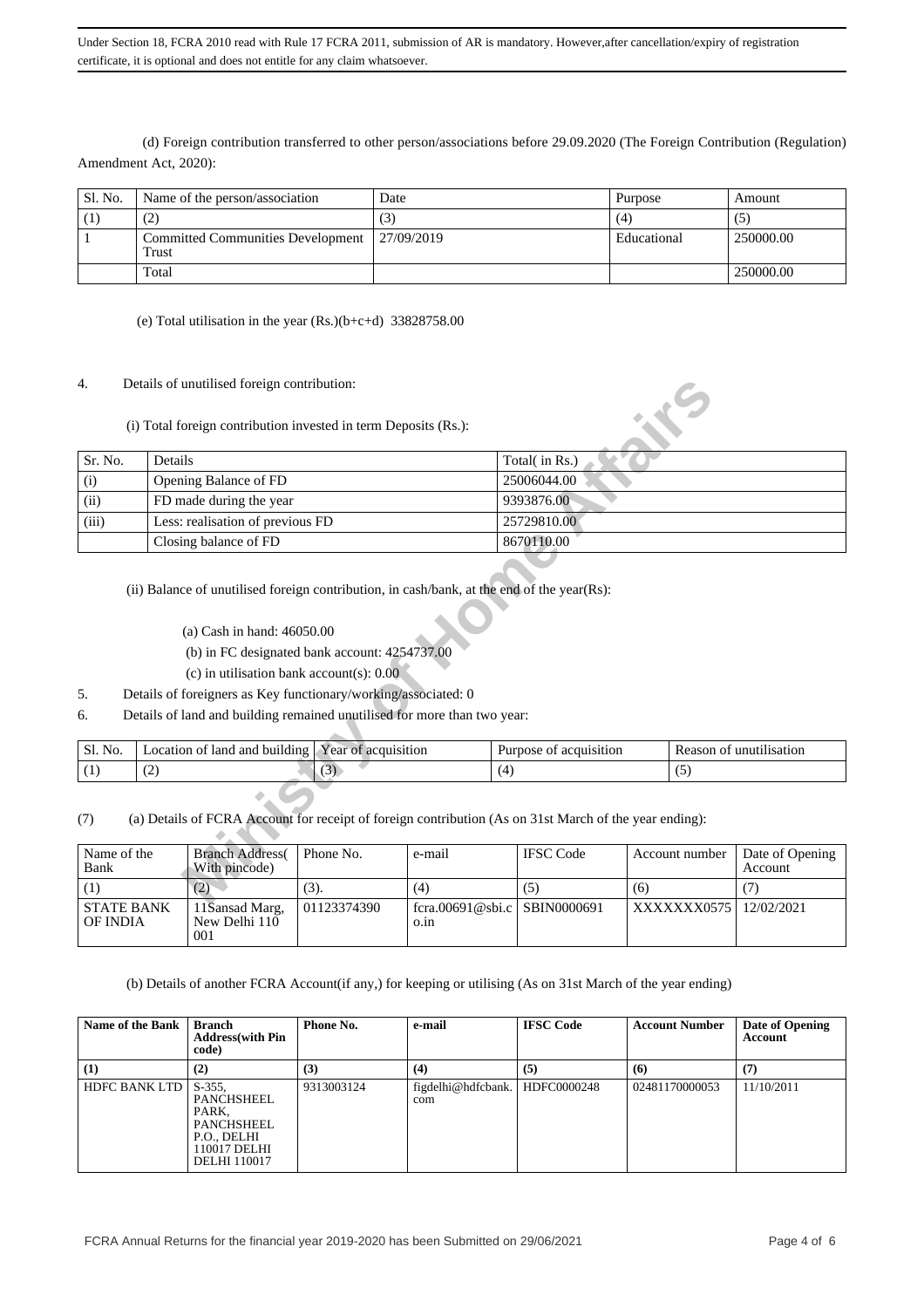(c) Details of all utilisation bank accounts (if any) for utilisation of Foregin Contribution (As on 31st March of the year ending):

| Name of the<br>Bank            | <b>Branch Address</b><br>With pincode)                                                                                                     | Phone No.  | E-mail                    | <b>IFSC</b> Code | Account No         | Date of Opening<br>Account |
|--------------------------------|--------------------------------------------------------------------------------------------------------------------------------------------|------------|---------------------------|------------------|--------------------|----------------------------|
| (1)                            | (2)                                                                                                                                        | (3).       | (4)                       | (5)              | (6)                | (7)                        |
| <b>HDFC BANK</b><br><b>LTD</b> | $S-355$ ,<br><b>PANCHSHEEL</b><br>PARK,<br><b>PANCHSHEEL</b><br>P.O., DELHI<br>110017 DELHI<br>DELHI 110017,<br>New Delhi,<br>Delhi, Delhi | 9313003124 | figdelhi@hdfcba<br>nk.com | HDFC0000248      | XXXXXXXXX<br>X0053 | 11/10/2011                 |

8 \*Whether during the period under report:

| (i)                | any foreign contribution was transferred to any FCRA registered association?                                                                                      | Yes            |
|--------------------|-------------------------------------------------------------------------------------------------------------------------------------------------------------------|----------------|
|                    | Details: Sub-grant for project activities                                                                                                                         |                |
| (ii)               | any foreign contribution was transferred to any Non FCRA registered<br>association?                                                                               | N <sub>0</sub> |
| (iii)              | any functionary of the Association has been prosecuted or convicted under the<br>law of the land?                                                                 | N <sub>0</sub> |
| (iv)               | any asset created out of foreign contribution is registered in names other than the No<br>name of Association?                                                    |                |
| (v)                | any domestic contribution has been created in any FCRA Account?                                                                                                   | N <sub>0</sub> |
| (v <sub>i</sub> )  | the Association has received any foreign Contribution in an account other than<br>the designated FCRA receipt Account?                                            | N <sub>0</sub> |
| (vii)              | the Association has utilised foreign contribution for any purpose other than the<br>defined purposes in the FCRA certificate of registration or prior permission? | N <sub>0</sub> |
| (viii)             | the Association has invested any foreign contribution in any speculative activity<br>as defined in rule 4 of the Foreign Contribution (Regulation) Rules, 2011?   | No             |
| (ix)               | the Association or any of its functionary/office bearer has violated any of the<br>conditions as enumerated under sub-section (4) of section 12 of the Act?       | N <sub>0</sub> |
| (X)                | the Association has made expenditure on Administrative expenses exceeding 20<br>per cent of the foreign contribution received?                                    | Yes            |
|                    | Details: Administrative expenses percentage is within the limit prescribed under                                                                                  |                |
|                    | $FC(R)$ A 2010 applicable for the financial year 2019-20                                                                                                          |                |
| $(x_i)$            | any fixed asset acquired out of foreign contribution has been sold out?                                                                                           | N <sub>0</sub> |
| (xii)              | sale proceed of above fixed asset has been diverted / has not been deposited in                                                                                   | No             |
|                    | FCRA Account?                                                                                                                                                     |                |
| (xiii)             | any FD proceeds has been credited in any account other than FCRA Account?                                                                                         | N <sub>0</sub> |
| (xiv)              | any organization/entity not belonging to the Association is being<br>managed/financially supported by the Association?                                            | No             |
| $\left( xy\right)$ | the Association has utilised any foreign contribution outside India?                                                                                              | N <sub>0</sub> |

\*Note: Wherever the answer of above question is in 'yes', brief details must be provided.

### **Declaration**

I/We SONALI KHAN hereby declare that the above particulars furnished by me are true and correct I also affirm that the receipt of foreign contribution and its utilisation have not been violative of any of the provisions of the Foreign Contribution (Regulation) Act, 2010 (42 of 2010), and the rules, notifications or orders issued thereunder from time to time and the foreign contribution was utilised for the purpose(s) for which the person/association was granted registration/prior permission by the Central Government.